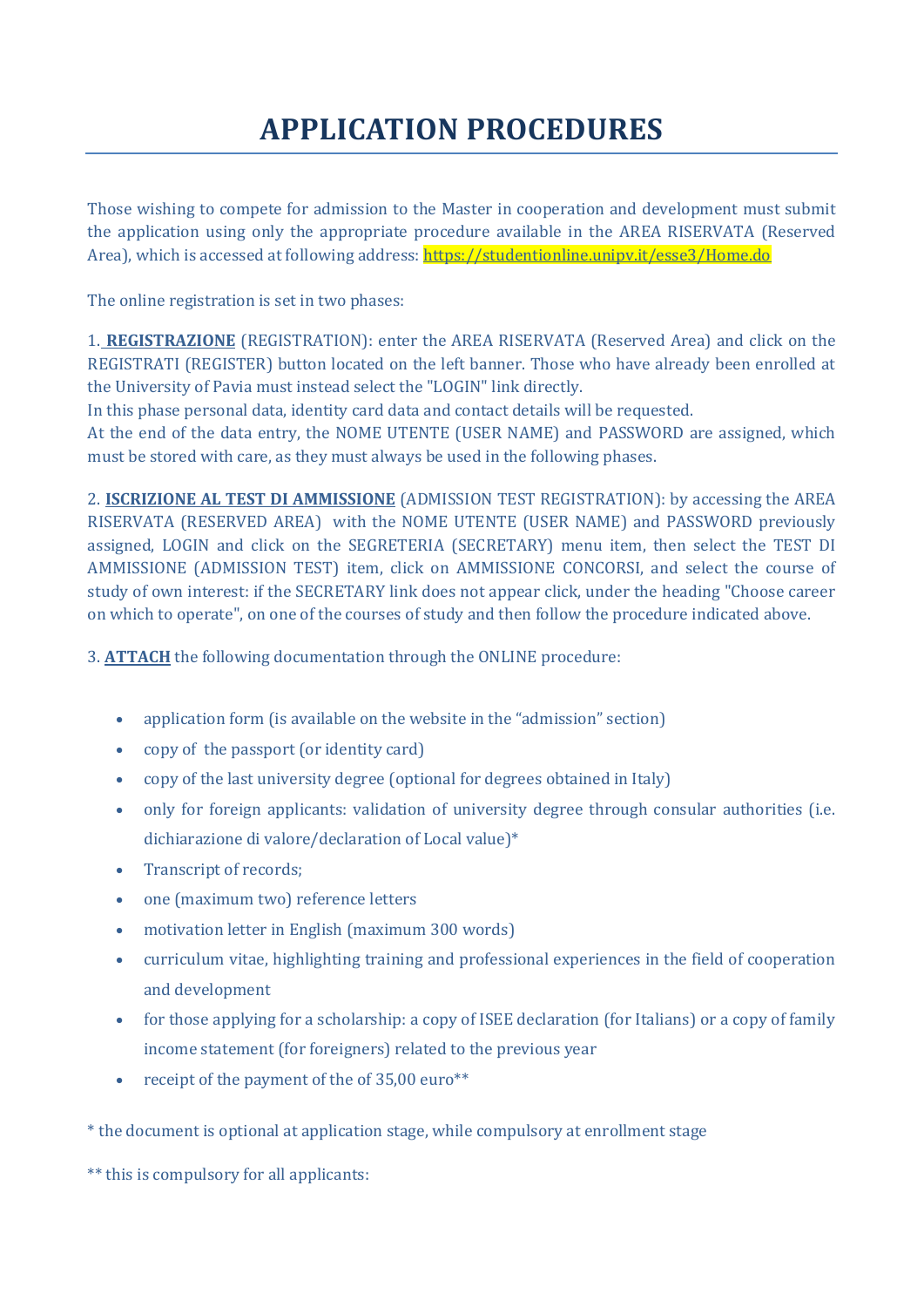**- FOREIGN APPLICANTS** who are paying from outside EU are required to pay by means of CREDIT CARD on PagoPA (please follow the instructions on your reserved area under "payment PagoPA" charges billed").

**- ITALIAN APPLICANTS** MUST pay trhough PagoPA or through the MAV (you can download the MAV directly from the online application).

> **THE DEADLINE FOR APPLICATIONS IS SET ON JUNE 3Oth, 2020 AT 1.00 PM (ITALIAN TIME)**

**Uncomplete applications will not be accepted. Early applications are highly recommended. Applications without all or part of the required documentation will not be accepted.** 

## **ENROLLMENT TO THE MASTER**

The list of those admitted to the Masters will be published by notice on the web page of the Master's organizational secretariat www.cdn@unipv.it

**Candidates must therefore enroll within the deadline of 10 days from the communication of the opening of registrations by the Master Secretariat.**

To enroll, candidates must therefore:

- 1. in the left menu select the SEGRETERIA, click on the "IMMATRICOLAZIONE" button, then select IMMATRICOLAZIONE STANDARD and then IMMATRICOLAZIONE AI CORSI AD ACCESSO PROGRAMMATO (with selective access test). Finally, you will have to follow the instructions provided on the screen by the system.
- 2. after confirming the master to which you intend to enroll, the system will require the insertion of a passport size photo that will have to show the candidate's face in the foreground.

3. attach the following documentation on the online procedure:

photocopy (double-sided) of the personal identification document inserted during registration

\* photocopy of the fiscal code card

\* photocopy of the stay permit/receipt of the stay permit issued by the post office (only for students with non-EU citizenship)

To attach the documentation it is necessary to click on "Inserisci allegato" in the "Allegati alla domanda di immatricolazione" (Attachment to the enrollment application) screen of the enrollment procedure. The procedure has to be repeated for each of the documents to be attached.

4.Carry out the "preimmatricolazione" (pre-enrollment) to the Master by proceeding to the PRINT REGISTRATION FORM "STAMPA DOMANDA DI IMMATRICOLAZIONE".

5.Print the MAV related to the enrollment fee for the Master.